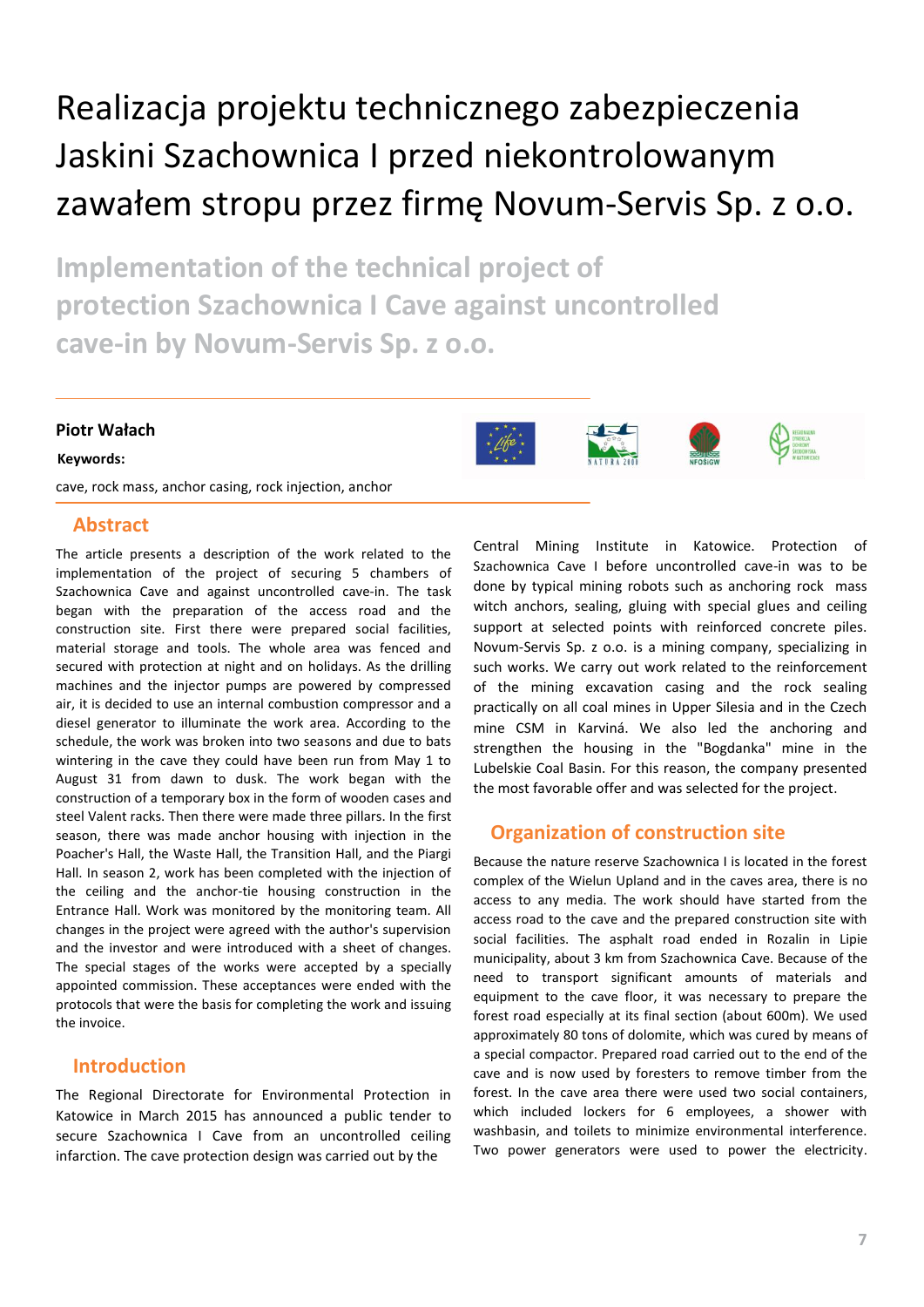An internal combustion compressor with a capacity of 8  $\text{m}^3/\text{min}$  of compressed air was used to feed the anchor and the rock injection pump. Materials and machinery were stored in two garages folded on site. The area was fenced and secured during the holidays and at night.



**Fig. 1.** Sketch of land development, source: own elaboration

# **Temporary housing**

According to the project, the temporary casing had to be made before the anchor casing was installed and the cave ceiling was installed. In three halls: in the Entry Hall, Transition Hall, Poacher's Hall, the temporary housing was made of wood cases. In each hall there were two rows of cases. In total, there were built 57 of wooden cases with the height from 2 m to 4 m (about 5400 wooden pieces) in the Poacher's Hall. In the other two halls, i.e. he Waste Hall, and the Piargi Hall, was used a temporary casing consisting of wooden stretcher bar supported by steel Valent racks. Together there were built 80 pieces of Valent steel racks and 23 wooden stretcher bar.



**Fig. 2.** Built Valent racks, source: own



**Rys. 3.** Built cases, source: own

## **Reinforced concrete pillars**

For the support of the ceilings in the five halls, were made four pillars: the small pillar in the Entrance hall, the Sarcophagus pillar between the Piargi Hall and the Transition Hall, the support pillar in the Transition Hall, and the large pillar between the Waste Hall and the Transition Hall. Additionally, in the second season two pillars were designed and constructed in the Poacher's Hall from the exit side. The pillars were made as structures of profile V29 and flooded with class 50/60 concrete. In order to preserve the natural look of the walls the pillars were covered with limestone naturally occurring in the cave. In total, approximately 150 m of V29 and 175  $m^3$  of concrete were used for the construction of pillars.



**Fig. 4.** Finished pillar, source: own elaboration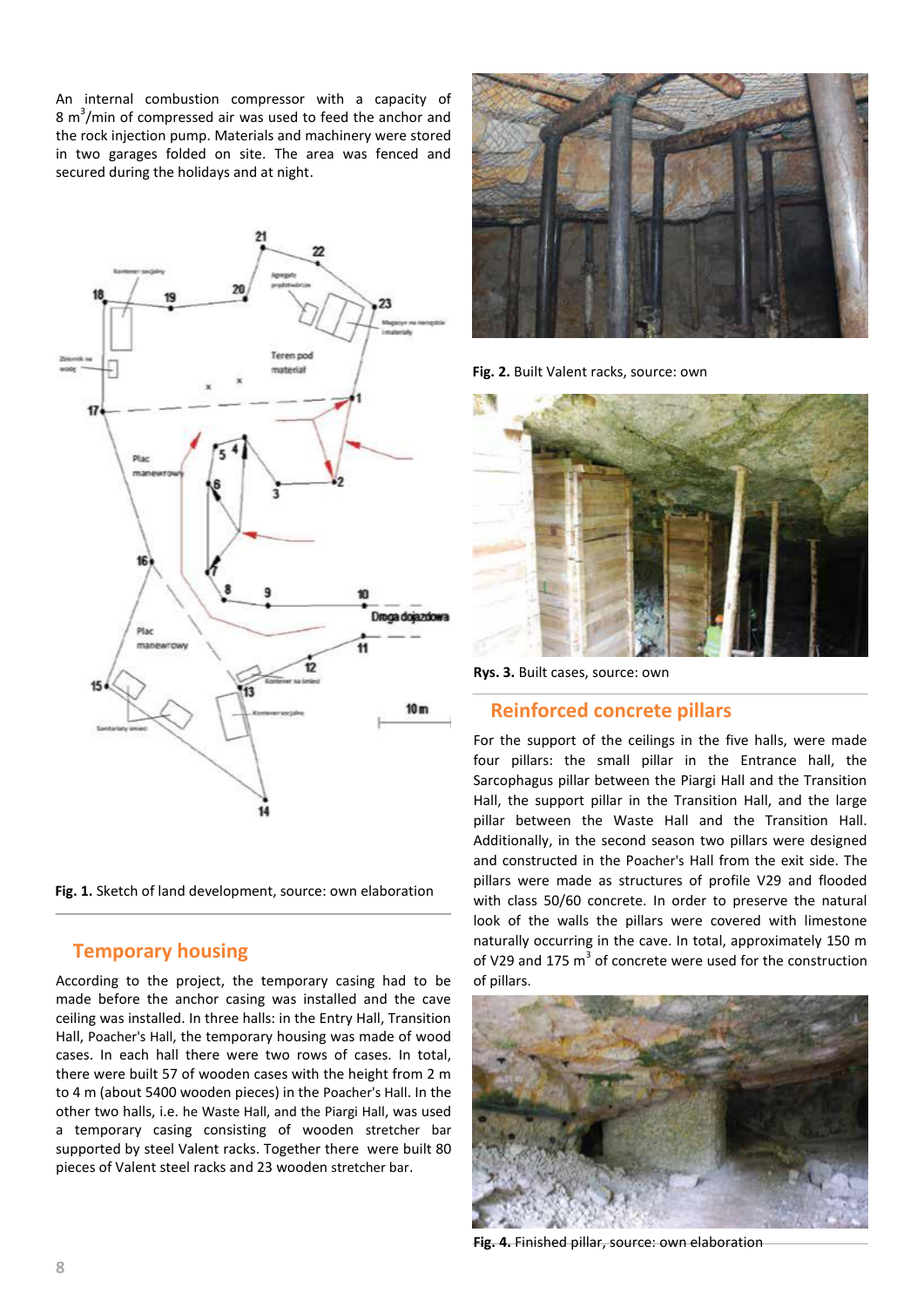# **Ceiling injection in Szachownica I Cave and anchor casing**

In the three halls of Szachownica Cave, the ceiling was injected (sealing + gluing) with mineable anchors (and Verpensin glue). In the ceiling of the individual halls, was drilled a grid of diamond-shaped holes with a side of about 2.0 m. The holes were 32 mm in diameter and 2.0 to 5.0 m in length. Depending on the thickness of the ceiling. In these holes were inserted rods of mineable anchor so that their ends were hidden about 15 cm in the hole. Verpensin glue was pressed through the rods. Very often when the glue is pumped into the hole, the adhesive flows out of the gap a few meters away from the opening. Such an injection (ceiling glue) is designed to prevent water from penetrating through the slits in the rock and prevent the rocks from "breaking" in the winter. In addition, there are 54 sets of tie-in covers in the three halls, which are designed to prevent the cave floor from falling off. In the other two halls, namely the Waste Hall and the Piargi Hall, the injection was performed in the same way as described above in three halls and additionally the ceiling was secured with galvanized steel mesh TECCO G65/3. According to the technical design there was also made a grid protection of the northern hedge in the Entrance, Transition and Poacher's Hall with a TECCO G65/3 meshed by injection anchors J64. In the cave ceiling were installed 54 sets of anchor-tie housings, about 65 tons of glue Verpensin, 726 pieces of J64 anchors with length from 2 m to 5 m, 300  $m^2$  of grid TECCO G65 / 3.



**Fig. 5.** Anchor-tensioning lining, source : own elaboration



**Fig. 6.** Protection of the side walls by means of steel mesh and anchors, source: own elaboration

## **Large diameter holes**

During the design work, there was made a survey of the cave floor of Szachownica I Cave using georadar. It was assumed that in the floor in the Poacher's Hall and the Transition Hall at depths of about 3-4 m are large holes. There were three locations where were made holes using the WD-02 drilling rig with a diameter of 95 mm. The holes were drilled to a depth of 7m below the cave floor. No significant voids were found, only slots of maximum thickness of 10 cm.

## **Additional work**

Based on the opinion of chiropterologists, all cave works should be conducted from dawn to dusk from 1 May to 31 August. Works were divided into 2 seasons. After the first season and after the winter break, the monitoring team of the designer also saw the need for additional work not included in the project. Within this work, in the Poacher's were made 3 additional pillars, the TECCO G65/3 grid in the Entrance Hall was reinforced with the front entrance anchor bolt and the Poacher's Hall, and also the protection of the entrance to the karst well located on the surface of the cave.



**Fig. 7.** Security of the karst well, source: own elaboration

#### **Summary**

By taking up the task of securing the ceiling of Szachownica I Cave and before uncontrolled cave-in by Novum-Servis Sp. z o.o. The mining works connected with the anchor building up and the ceiling injection of individual cave rooms were professionally and with great care. Because the work included in the project, the supervision and technology were typically mining (approval of individuals for particular jobs by the mining office) did not pose any major problems during the work. During the preparation of the offer the company planned to employ a brigade of 10-12 employees and 2 persons of supervision so that the schedule could be implemented. One of the challenges for the company was the logistics and organizational part of the project. Particularly the transport of materials carried on the last section of the forest road had to be carefully prepared. Forest condition monitoring and immediate response for deteriorate its condition has prevented the lack of materials and thus downtime in the